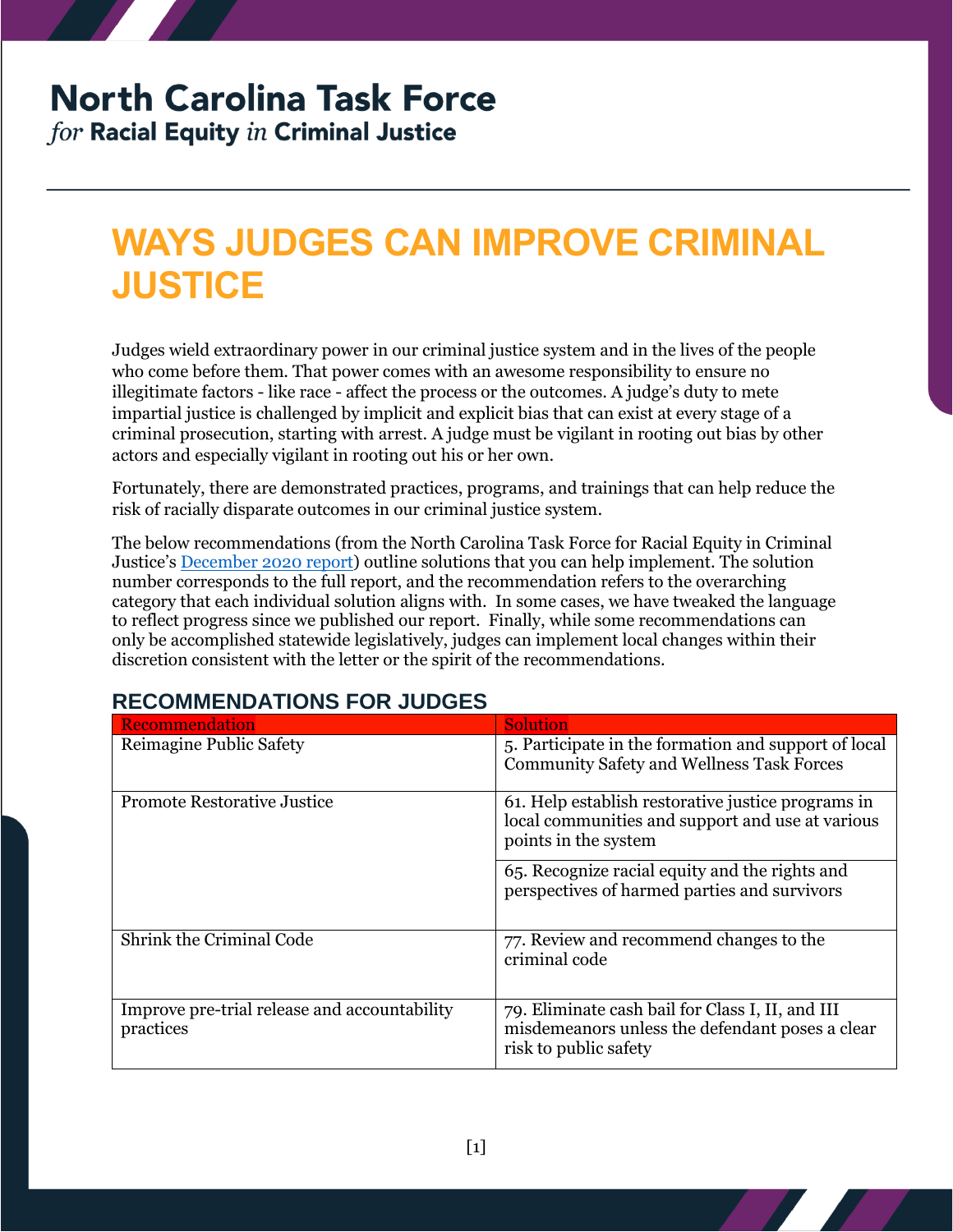### **North Carolina Task Force** for Racial Equity in Criminal Justice

80. Require first appearance within 48 hours or the next day in which District Court is in session 81. Require preventive detention hearing within five days and repeal bond doubling 82. Promote court appearance strategies and develop alternative responses to failure to appear Implement Racial Equity Training for Court System Actors 84. Require racial equity training for all court system personnel including the judiciary Facilitate Fair Trials 91. Promote the increase of representation on juries through expanded and more frequent sourcing, transparency and compensation 92. Broaden protection against use of preemptory challenges 93. Provide implicit bias training to all jury system actors Reduce Current Sentencing and Incarceration **Disparities** 99. Support and advocate for amending the MAR statute to allow judges to overcome technical defects where the petition raises a significant claim of race discrimination Reduce Use of Fines and Fees 101. Assess defendant's ability to pay prior to levying any fines and fees 104. Develop a process to eliminate criminal justice debt by using a standard form for considering waiving fines and fees, conducting judicial trainings, and stopping issuance of arrest warrants for outstanding court debt without first having a show cause hearing